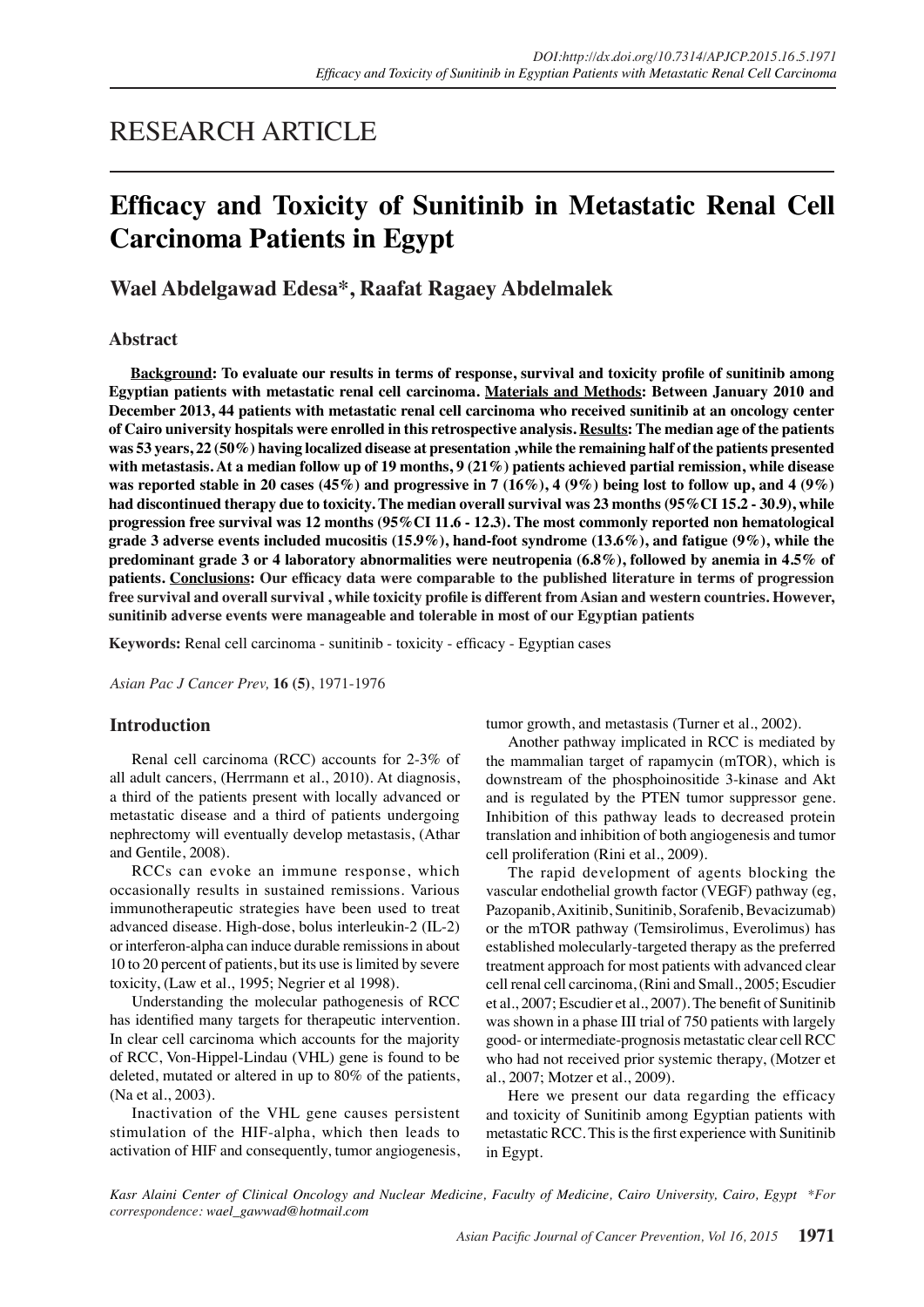#### *Wael Abdelgawad Edesa and Raafat Ragaey Abdelmalek*

#### **Materials and Methods**

Between January 2010 and December 2013, 44 Patients with metastatic RCC who received Sunitinib at the oncology center of Cairo university hospitals (tertiary care center) either in the first or the second line setting were enrolled in this retrospective analysis.

The medical records were reviewed, and data on both the patient and tumor characteristics were collected.

The patients were analyzed with respect to the demographic profile, MSKCC (Memorial Sloan Kettering Cancer Center) risk scoring system, dose of Sunitinib, response rate, adverse events, and survival .Patients were assessed clinically on day one with each treatment cycle.

Clinical Response to treatment (complete remission, partial remission, stable disease, and progressive disease) was assessed by Response Evaluation Criteria in Solid Tumors (RECIST criteria). Response evaluation by CT scan was done every 2 cycles of Sunitinib. Adverse events were assessed according to the common terminology criteria for adverse effects (CTCAE) version 3.0

#### *Statistical analysis*

All data were tabulated and statistically studied by descriptive analysis as well as survival analysis in relation to different prognostic factors.

Progression free survival (PFS) was calculated from the date of diagnosis of metastatic disease till the date of progression or death from any cause. Overall survival (OS) was calculated from the date of diagnosis of metastatic disease till the date of death due to any cause. Patients alive at last date of follow up were censored for analysis.

Survival analysis was done according to Kaplan-Meier method and compared by log-rank test for significance. The Cox proportional hazards regression method was performed to determine factors affecting PFS and OS. Differences were considered significant if p value was less than 0.05.

#### **Results**

The median age of the patients was 53 years (range 18-79), Only 11 patients were above 60 years. Ninety three percent had ECOG (Eastern Cooperative Oncology Group) performance status of 0-1. The majority (73%) were males, 22 patients (50%) had localized disease at presentation and underwent radical nephrectomy while the remaining half of the patients had metastatic disease at presentation. Fifteen of these patients underwent cytoreductive nephrectomy before starting Sunitinib. The baseline patient characteristics are listed in Table (1)

Among the whole group, 35 patients (80%) received Sunitinib as the first line of therapy, 9 patients (20%) as the second line. Of the 35 patients who received Sunitinib as first line, 17 patients were metastatic at presentation, and 18 patients relapsed after radical nephrectomy; while for the second line, 5 patients were metastatic compared to 4 patients presented initially with localized disease. The agents used prior to Sunitinib were interferon alpha (6 patients), while Sorafenib, Temsirolimus and Bevacizumab-Everolimus were administrated in one

patient each.

Clear cell carcinoma was the most common pathological type encountered (91%). The lung was the most common site of metastasis (66%), lymph nodes, bone and liver were involved in 36%, 32%, 25% respectively

According to MSKCC scoring, 66% of patients ranked in the intermediate category, while 25% in the favorable risk, and in 9% the poor risk category

#### *Response*

At a median follow up of 19 months (range 4.5 - 54.5), 9 (21% ) patients achieved partial remission, while disease was reported stable in 20 cases (45%) and progressive in 7 patients (16%), 4 (9%) lost follow up, and 4 patients (9%) had discontinued therapy due to toxicity. The cause of discontinuation was Fatigue grade3 or Hand and Foot syndrome grade 3. At the time of the analysis (September 2014), treatment was ongoing among 9 patients, 9 patients had second line therapy due to progressive disease (7 received Everolimus and 2 received Sorafenib), 4 lost follow up, while 22 patients died.

The median overall survival was  $23$  months,  $(95\%CI$ 15.2 - 30.9)( Figure 1), while progression free survival



**Disease**



**Figure 2. Progression free Survival**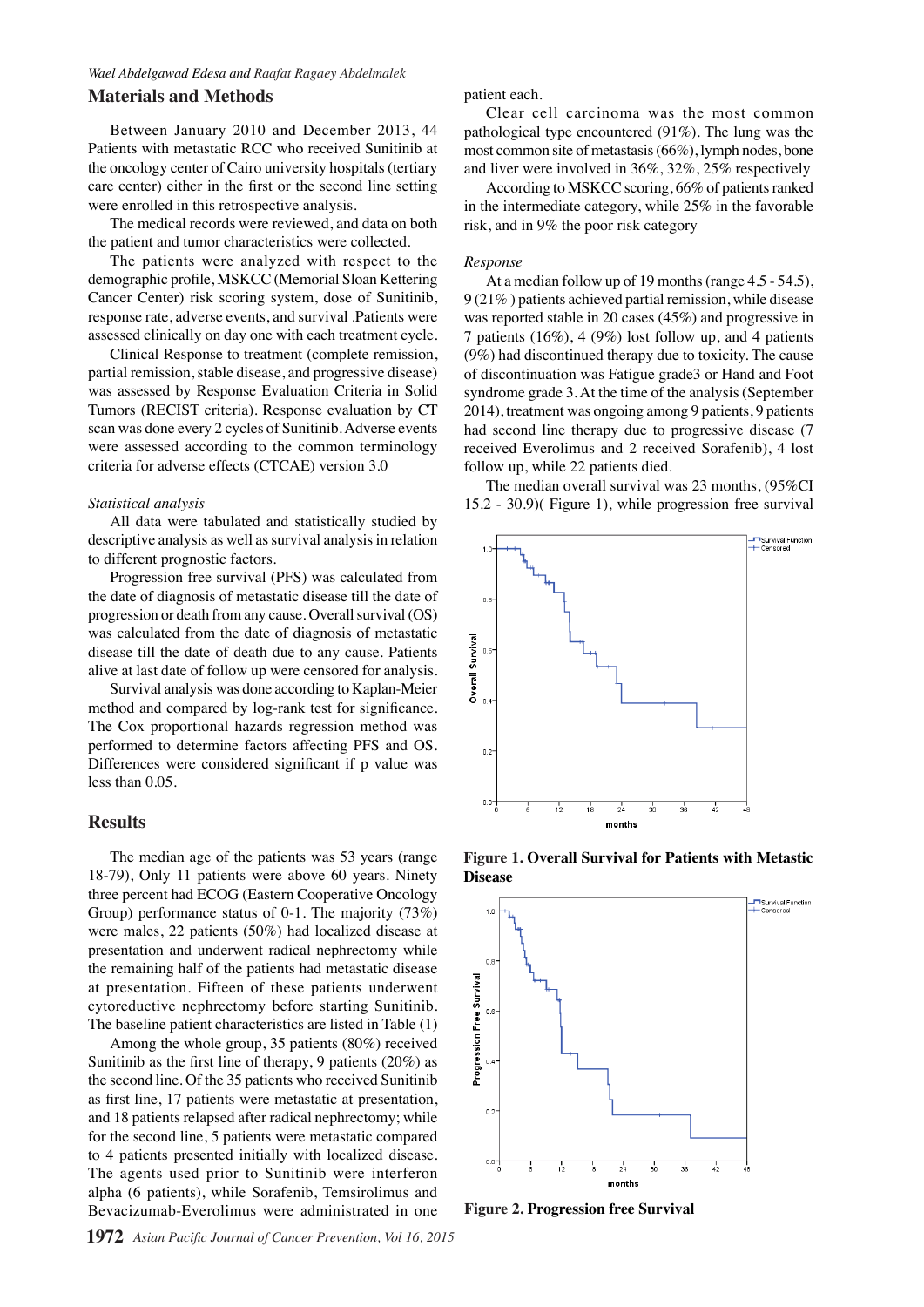was 12 months (95%CI 11.6 - 12.3) (Figure 2). According to MSKCC scoring, the intermediate risk had statistically significant difference compared to the poor risk in terms of PFS  $(p=0.05)$ , this was not shown with the favorable Overa risk mostly because of low numbers (Figure 3).

In a univariate Cox regression analysis to determine **I**n a univariate Cox regression analysis to determine



**Figure 3. PFS According to Memorial Sloan Kettering** occurred **Cancer Centre Score**







**Figure 5. OS According to Status at Presentation**

prognostic indicators affecting PFS, only metastatic status at presentation was statistically significant (p= 0.035) (Table 2 and Figure 4). As for factors affecting Overall survival, metastatic status at presentation as well as Nephrectomy were significantly affecting OS using univariate Cox regression analysis but not in multivariate analysis (Table 3 and Figure 5).

#### *Sunitinib dose and adverse events*

All patients started Sunitinib at the standard dose 50 mg orally once daily on a 4 weeks on, 2 weeks off dosing schedule. The median treatment duration was 8.75 months, dose reduction was necessary in 21 (47.7%) patients. The dose was decreased to 37.5 mg/day in 18 (86%) patients and to 25 mg/day in 3 (14%) patients. Sunitinib was interrupted in 4 patients due to grade 3 toxicity. Most of the patients had their dose reduction at the second cycle (70%) followed by the third one (20%).

The most commonly reported non hematological Sunitinib-related grade 3 adverse events included mucositis (15.9%), hand-foot syndrome (13.6%), fatigue (9%) and diarrhea (7%). None of these adverse events occurred with grade 4 severity. Hypertension was observed as any grade and grade 3 in 17 (38.6%), and 1

|  | <b>Table 1. Baseline Patients Characteristics</b> |  |  |  |
|--|---------------------------------------------------|--|--|--|
|--|---------------------------------------------------|--|--|--|

| characteristics         |                           | $n(\%)$    |
|-------------------------|---------------------------|------------|
| Sex:                    | male                      | 32(73)     |
|                         | female                    | 12(27)     |
| Age:                    | < 40                      | 8(18)      |
|                         | $41-60$                   | 25(57)     |
|                         | >60                       | 11(25)     |
|                         | Median (range)            | 53 (19-78) |
| Pathological type       |                           |            |
|                         | Clear cell                | 40 (91)    |
|                         | Papillary                 | 1(2)       |
|                         | Sarcomatoid               | 3(7)       |
| ECOG P.S:               |                           |            |
|                         | $0-1$                     | 41(93)     |
|                         | $\mathfrak{D}$            | 3(7)       |
|                         | Cytoreductive nephrectomy | 37 (84)    |
| Present with metastasis |                           | 22(50)     |
| Prior therapy           |                           |            |
|                         | Interferon alpha          | 6(14)      |
|                         | Sorafenib                 | 1(2)       |
|                         | Temsirolimus              | 1(2)       |
|                         | Bevacizumab-Everolimus    | 1(2)       |
| *Site of metastasis     |                           |            |
|                         | Lung                      | 29 (66)    |
|                         | Bone                      | 14 (32)    |
|                         | Liver                     | 11(25)     |
|                         | Lymph node                | 16 (36)    |
|                         | <b>Brain</b>              | 3(7)       |
|                         | *Local recurrence         | 3(7)       |
|                         | Number of disease sites   |            |
|                         | 1                         | 15         |
|                         | $\overline{c}$            | 14         |
|                         | >3                        | 15         |
| MSKCC scoring           |                           |            |
|                         | Favorable                 | 11(25)     |
|                         | Intermediate              | 29 (66)    |
|                         | Poor                      | 4(9)       |

*Asian Pacific Journal of Cancer Prevention, Vol 16, 2015* **1973**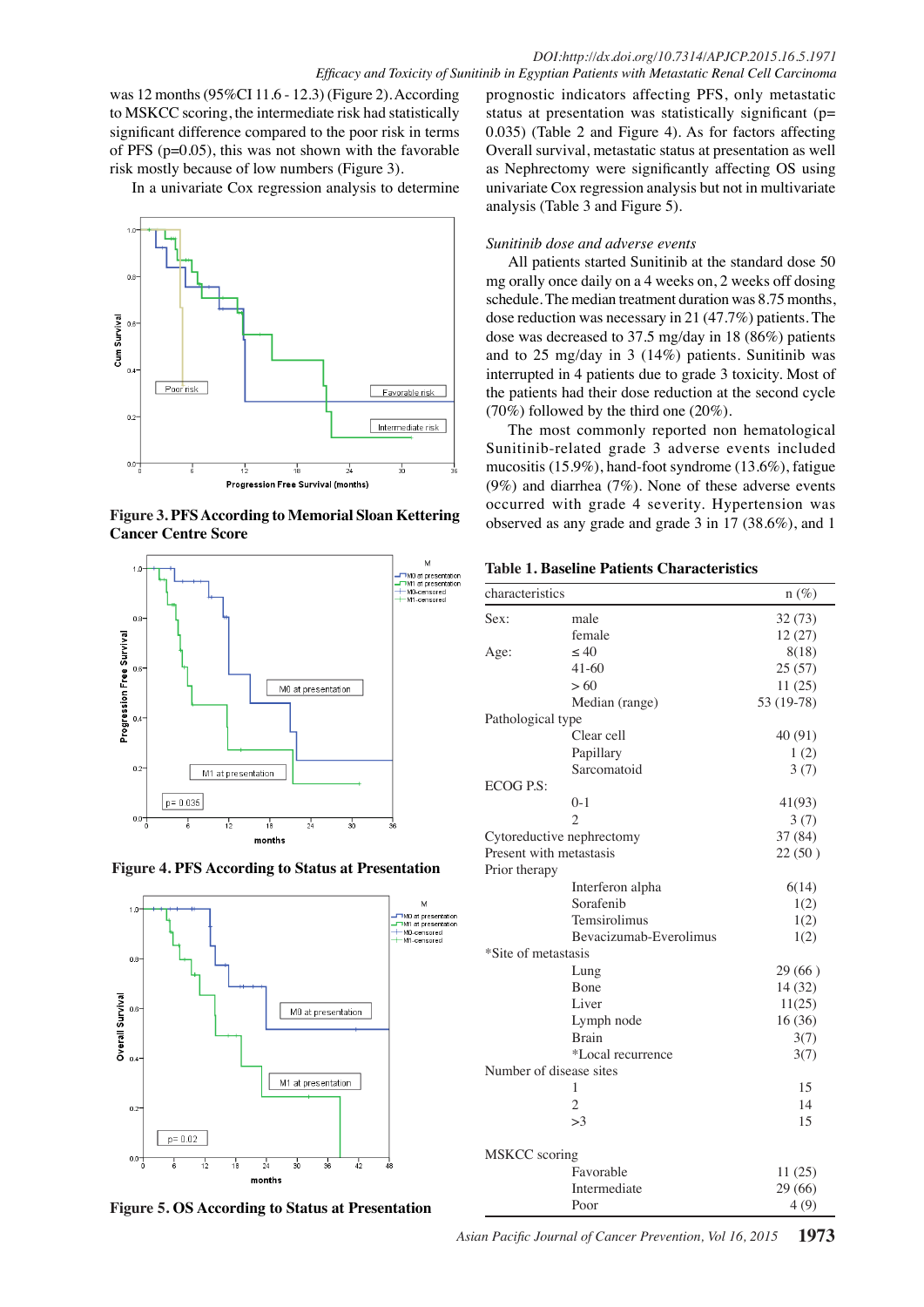#### *Wael Abdelgawad Edesa and Raafat Ragaey Abdelmalek*

#### **Table 2. Univariate Analysis for Factors Affecting Progression free Survival**

|                                             | P value | Hazard rartio | 95%CI         |
|---------------------------------------------|---------|---------------|---------------|
| Age $(<40 \text{ vs } >40)$                 | 0.14    | 2.49          | $0.72 - 8.6$  |
| Gender (male vs female)                     | 0.46    | 0.68          | $0.24 - 1.88$ |
| Histological subtype (clear cell vs others) | 0.67    | 0.73          | $0.16 - 3.17$ |
| T stage                                     | 0.25    | 0.91          | $0.77 - 1.07$ |
| N stage                                     | 0.137   | 2.4           | 0.76-7.61     |
| Metastatic at presentation                  | 0.035   | 2.65          | 1.07-6.57     |
| Grade                                       | 0.14    | 2.34          | $0.75 - 7.24$ |
| Nephrectomy                                 | 0.99    | 0.99          | $0.22 - 4.37$ |
| MSKCC score                                 | 0.96    | 0.96          | $0.21 - 4.33$ |

#### **Table 3. Univariate Analysis for Factors Affecting Overall Survival**

|                                             | P value | Hazard ratio | 95%CI          |
|---------------------------------------------|---------|--------------|----------------|
| Age $(40 \text{ vs } > 40)$                 | 0.71    | 1.26         | 0.36-4.45      |
| Gender (male <i>vs</i> female)              | 0.37    | 1.6          | $0.56 - 4.53$  |
| Histological subtype (clear cell vs others) | 0.99    | 0.99         | $0.22 - 4.4$   |
| T stage                                     | 0.83    | 1.1          | 0.43-2.78      |
| N stage                                     | 0.43    | 1.63         | $0.47 - 5.64$  |
| Metastatic at presentation                  | 0.028   | 3.3          | 1.13-9.59      |
| Grade                                       | 0.63    | 0.69         | $0.15 - 3.16$  |
| Nephrectomy                                 | 0.013   | 4.52         | 1.37-14.86     |
| MSKCC score                                 | 0.16    | 2.6          | $0.67 - 10.24$ |
| Lung metastasis                             | 0.56    | 1.45         | $0.41 - 5.16$  |
| liver metastasis                            | 0.34    | 1.71         | $0.57 - 5.12$  |
| Bone metastasis                             | 0.95    | 0.96         | $0.31 - 3.02$  |

#### **Table 4. Treatment Related Adverse Events and Selected Lab Abnormalities**

| Adverse events               | All grades<br>$n (\%)$ | Grade 3-4<br>$n(\%)$ |
|------------------------------|------------------------|----------------------|
| Fatigue                      | 25(65.8)               | 4(9)                 |
| Vomiting                     | 22 (50)                | 3(6.8)               |
| Mucositis                    | 21 (47.7)              | 7(15.9)              |
| Hand and foot syndrome       | 20(45.4)               | 6(13.6)              |
| Hypertension                 | 17(38.6)               | (2.2)<br>1           |
| Diarrhea                     | 16(36.3)               | 3(6.8)               |
| Heart burn                   | 11(25)                 | 0                    |
| Skin rash                    | 10(22.7)               | 0                    |
| Nausea                       | 9(20.4)                | 0                    |
| Hypothyroidism               | 4(9)                   | 0                    |
| Bleeding                     | 3(6.8)                 | 0                    |
| Decline in ejection fraction | 2(4.5)                 | 0                    |
| Lab abnormalities            |                        |                      |
| Anemia                       | 22 (50)                | (4.5)<br>2           |
| Leucopenia                   | 21 (47.7)              | 1<br>(2.2)           |
| Neutropenia                  | 12(27.2)               | (6.8)<br>3           |
| Thrombocytopenia             | 7(15.9)                | (2.2)<br>1           |
| Liver enzymes elevation      | 4 (9)                  | (2.2)<br>1           |

(2.2%) of patients respectively. Hypothyroidism has been associated with Sunitinib treatment; it was reported in 9% of patients. Eight patients (4.7%) experienced a decline in left ventricular ejection fraction; however, none of them developed congestive heart failure

The predominant grade 3 or 4 laboratory abnormalities were neutropenia (6.8%), followed by anemia in 4.5% of patients; there was no report of febrile neutropenia or sepsis. The adverse events are summarized in Table 4.

#### **Discussion**

Targeted therapy using tyrosine kinase inhibitors (TKI) is widely used in the treatment of advanced renal

cell carcinoma in the first or second line setting. Sunitinib inhibits the VEGF receptor tyrosine kinase as well as other TKI associated with the platelet derived growth factor (PDGF) receptor and c-kit oncogene.

The efficacy of Sunitinib in previously untreated patients with metastatic RCC was shown in a large multicenter international trial in which 750 patients with metastatic RCC (all risk) clear cell carcinoma were randomized1:1 to receive either sunitinib or interferon alpha, (Motzer et al., 2007). The patients selected for the trial had no prior therapy with systemic treatment, good performance, and measurable disease. The primary end point was PFS, while the secondary end points were response rate and overall survival and safety. Approximately, 90% of the trial had favorable or intermediate risk according to MSKCC criteria. The median PFS was 11 months for Sunitinib versus 5 months for interferon alpha, the objective response rate as assessed by independent review was 31% for Sunitinib versus 6% for interferon. Severe adverse events were acceptable, with neutropenia (12%), thrombocytopenia (8%), hyperamylasemia (5%), diarrhea (5%), hand and foot (5%) and hypertension (8%) being noteworthy in the Sunitinib arm, while fatigue more common in the interferon arm (12% *vs.* 7%).

Updated results demonstrated a strong trend towards overall survival advantage of Sunitinib over interferon alpha in the first line setting (26.4 *vs* 21.8 months) with P value 0.051, (Motzer et al., 2009 )

Results from expanded access trial revealed that Sunitinib possesses an acceptable safety profile and has activity in subgroups of patients with brain metastasis, non clear histology and poor performance status, (Gore et al., 2009). The objective response rate (ORR) was 17%, median PFS was 10·9 months, and OS was 18·4 months.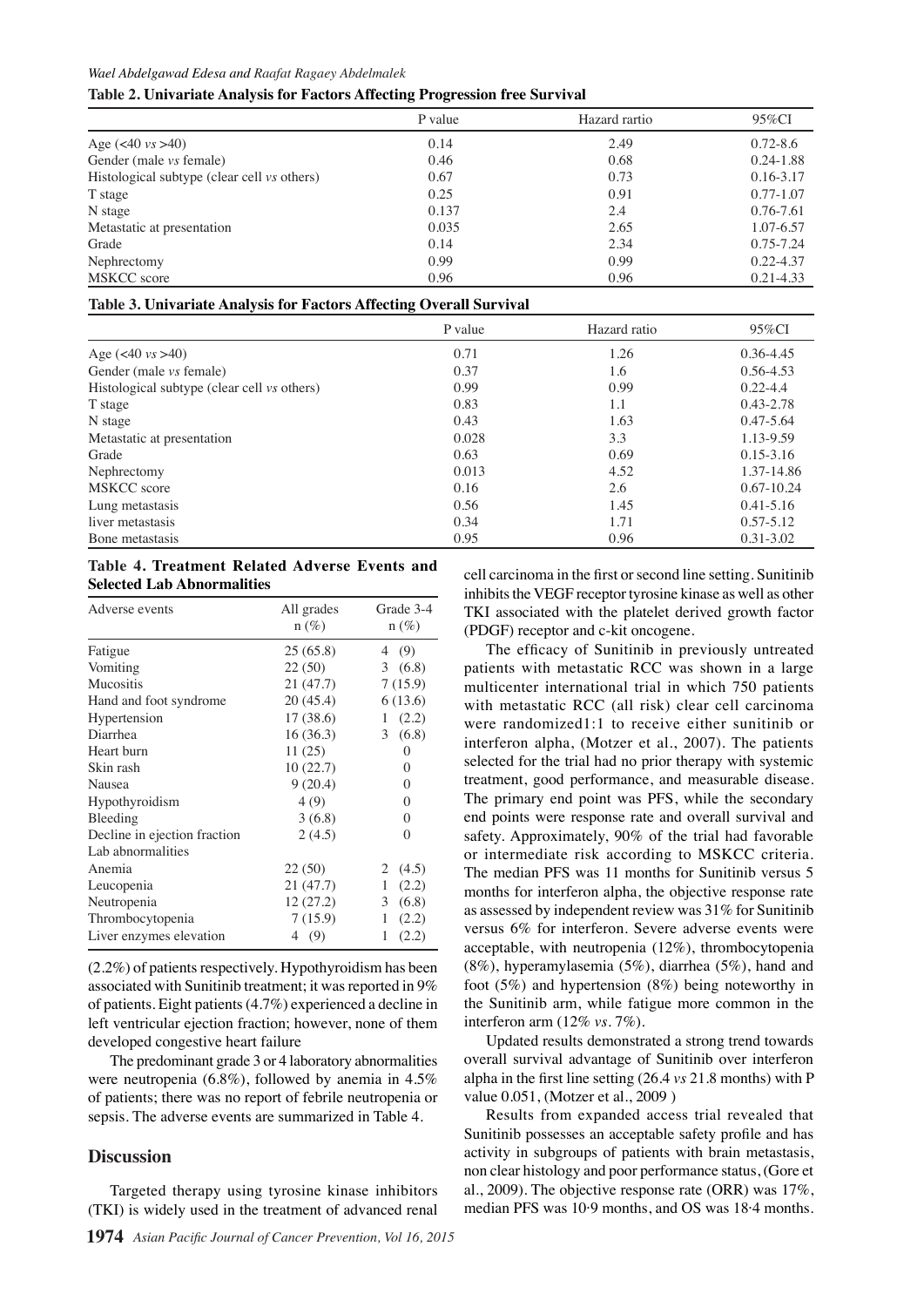Sunitinib also has shown anti-tumor activity in the second line after progression on cytokine therapy, (Motzer RJ et al., 2006; Motzer., 2006). It has also been reported that there is limited cross-resistance between Sunitinib and Sorafenib, and that patients who experience treatment failure with Sorafenib as first-line therapy might benefit from Sunitinib therapy, (Porta et al., 2011 ).

In the current analysis, we studied the response and toxicity profile of Sunitinib in our Egyptian patients. To our knowledge, no other data from Arab region or African nation have been published. In the present study, the median age and sex distributions were typical for this type of cancer .The median age was 53 years, with the majority (75%) were under the age of 60, with male to female ratio 2.5:1, half of our study patients presented with metastasis, 68% of them had cytoreductive nephrectomy. Only 9% had none clear cell type, which is lower than the reported literature, (Ahmet et al., 2013; Hashmi et al., 2014; Inamoto et al., 2014).

In terms of efficacy, the clinical benefit rate (CR-PR-SD) of our study (66%) is similar to the published trial by Krishna et al from India (65%), (Krishna et al., 2013), and from Turkey (68%) (Dirican A et al. ,2013), but lower to other Asian people, where it was reported as higher as 86% in Korea (Changhoon et al., 2010 ), 87% in China (He Zhisong et al., 2014 ) and also lower than the western literature (79%), (Motzer et al., 2006). The estimated progression free survival in our trial was 12 months (95%CI 11.6 - 12.3) while median overall survival was 23 months (95%CI 15.2 - 30.9). These Figures coincide with published literature. However differences in response rate could be attributed to different patient population, small number of patients, retrospective nature of the analysis, and logistic reasons in terms of drug availability which is not documented properly in our data base. Another important point is the missing data due to lost follow up patients; this observation deserves reconsidering the administration and data management system of our institute to overcome the defects and improve patient compliance, follow up and documentation.

Dose reduction due to adverse events was comparable to some studies, (Changhoon et al., 2010) while higher than others (Motzer et al., 2007; Krishna et al., 2013; He et al., 2014 ), Dose modification was not based only on grade 3or 4 toxicity but also on the cumulative grade 1 and 2 adverse events. However, Sunitinib discontinuation (8%) was relatively lower than the landmark study by Motzer et al. (2007) (10%), and Krishna et al. (2013) (18%), these results could be explained by small patient number and probably non adherence to the guidelines.

In the present analysis, treatment related adverse events were mostly grade 1 and 2, and only few grade 3 toxicities were observed. The most common hematological adverse events in our study population was anemia 50%, and leucopenia 48% where neutropenia and anemia represent the most prevalent grade 3 and 4 toxicity, 6.8% and 4.5% respectively.

The most common non hematological adverse events in our Egyptian patients including all grades were fatigue 66%,vomiting 50%, mucositis 48%,and hand and foot

syndrome 45%,while the most frequent grade 3 and 4 toxicity were mucositis 16% and hand and foot syndrome 13.6%.

Our toxicity profile is quite different from the western literature, where diarrhea was the dominant adverse event 61%, while hypertension 12% and fatigue 11% were the most frequent grade 3 non hematological toxicity. Neutropenia and lymphopenia (16% each) were the most common hematological adverse events encountered, (Motzer et al., 2009).

Different toxicity profile were seen in Asian population where the most common adverse events were fatigue (81%), stomatitis (60%), thrombocytopenia (56%), anemia (55%) and hand-foot syndrome (48%). Grade 3 or 4 events were for hand-foot syndrome 16%, thrombocytopenia 16% and stomatitis 10% (Changhoon et al., 2010). These adverse events were similar to other published trials in Asian patients. (Hong et al., 2009; Uemura et al., 2010). Thrombocytopenia in particular was very common (75% and 69%) of Asian patients treated with Sunitinib as reported by Kim et al., 2011 and He et al., 2014 respectively.

Tyrosine kinase inhibitors have a different toxicity profile compared to the conventional chemotherapy. In our study, hypothyroidism was seen in 9%, routine monitoring of thyroid function tests was performed to our patients, this result is lower than the reported literature (Motzer et al., 2009; Krishna et al., 2013) 14%, and 23% respectively. Reduction in ejection fraction has been observed in 4.5% of our patients compared to 13% as reported by Motzer et al., 2009, none of our patients had grade 3 toxicity.

It seems that the toxicity profile in our Egyptian patients is more close to the Asian people rather than the western countries, a phenomenon that obviously needs further validation by a large prospective trial. Different toxicity profile due to ethnic discrepancies is well known (Cheng AL et al., 2009; Se-Hoon et al., 2014) polymorphisms in specific genes encoding for metabolizing enzymes, efflux transporters, and drug targets have been suggested as a possible mechanism of Sunitinib-related toxicities (van Erp et al., 2009). Another study has shown that polymorphisms in VEGFR3 and CYP3A5\*1 could define a subset of patients with decreased Sunitinib response and tolerability. (Garcia-Donas et al., 2011).

In conclusion, our efficacy data were comparable to the published literature in terms of progression free survival and overall survival, while toxicity profile is different from the Asian and western countries, however Sunitinib adverse events were manageable and tolerable in most of the Egyptian patients.

## **Acknowledgment**

We would like to acknowledge the valuable contribution sof Professor Dr Emad Hamada and Dr Boules Ishak.

## **References**

Ahmet D, Kucukzeybek Y, Erten C, et al (2013). prognostic and predictive value of hematologic parameters in patients with metastatic renal cell carcinoma: second line sunitinib